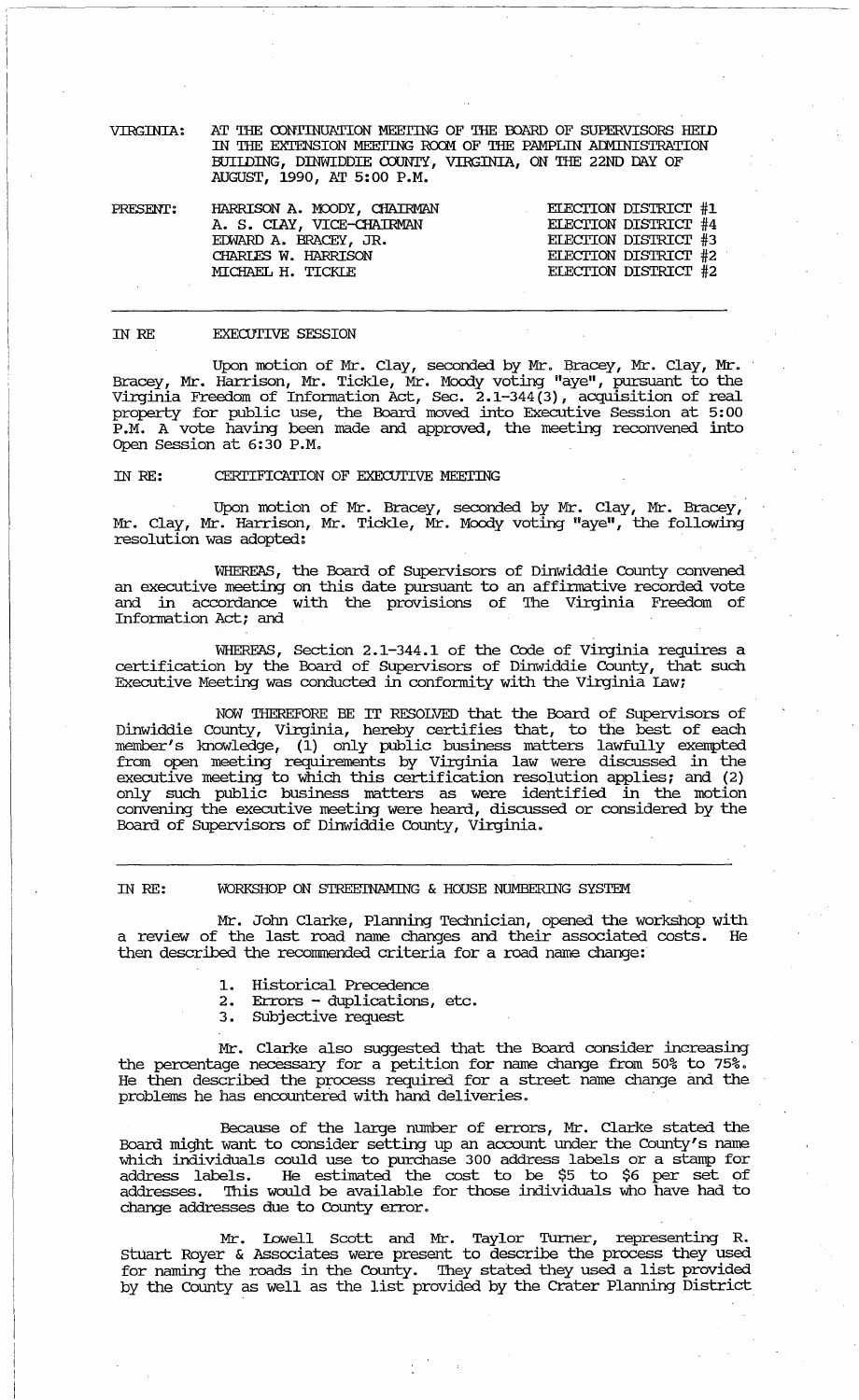$\label{eq:2.1} \frac{1}{\sqrt{2\pi}}\int_{0}^{\infty}\frac{1}{\sqrt{2\pi}}\left(\frac{1}{\sqrt{2\pi}}\right)^{2\alpha} \frac{1}{\sqrt{2\pi}}\int_{0}^{\infty}\frac{1}{\sqrt{2\pi}}\frac{1}{\sqrt{2\pi}}\frac{1}{\sqrt{2\pi}}\frac{1}{\sqrt{2\pi}}\frac{1}{\sqrt{2\pi}}\frac{1}{\sqrt{2\pi}}\frac{1}{\sqrt{2\pi}}\frac{1}{\sqrt{2\pi}}\frac{1}{\sqrt{2\pi}}\frac{1}{\sqrt{2\pi}}\frac{1}{\sqrt{2\pi}}\frac{$ 

 $\label{eq:2.1} \frac{1}{\sqrt{2}}\left(\frac{1}{\sqrt{2}}\right)^{2} \left(\frac{1}{\sqrt{2}}\right)^{2} \left(\frac{1}{\sqrt{2}}\right)^{2} \left(\frac{1}{\sqrt{2}}\right)^{2} \left(\frac{1}{\sqrt{2}}\right)^{2} \left(\frac{1}{\sqrt{2}}\right)^{2} \left(\frac{1}{\sqrt{2}}\right)^{2} \left(\frac{1}{\sqrt{2}}\right)^{2} \left(\frac{1}{\sqrt{2}}\right)^{2} \left(\frac{1}{\sqrt{2}}\right)^{2} \left(\frac{1}{\sqrt{2}}\right)^{2} \left(\$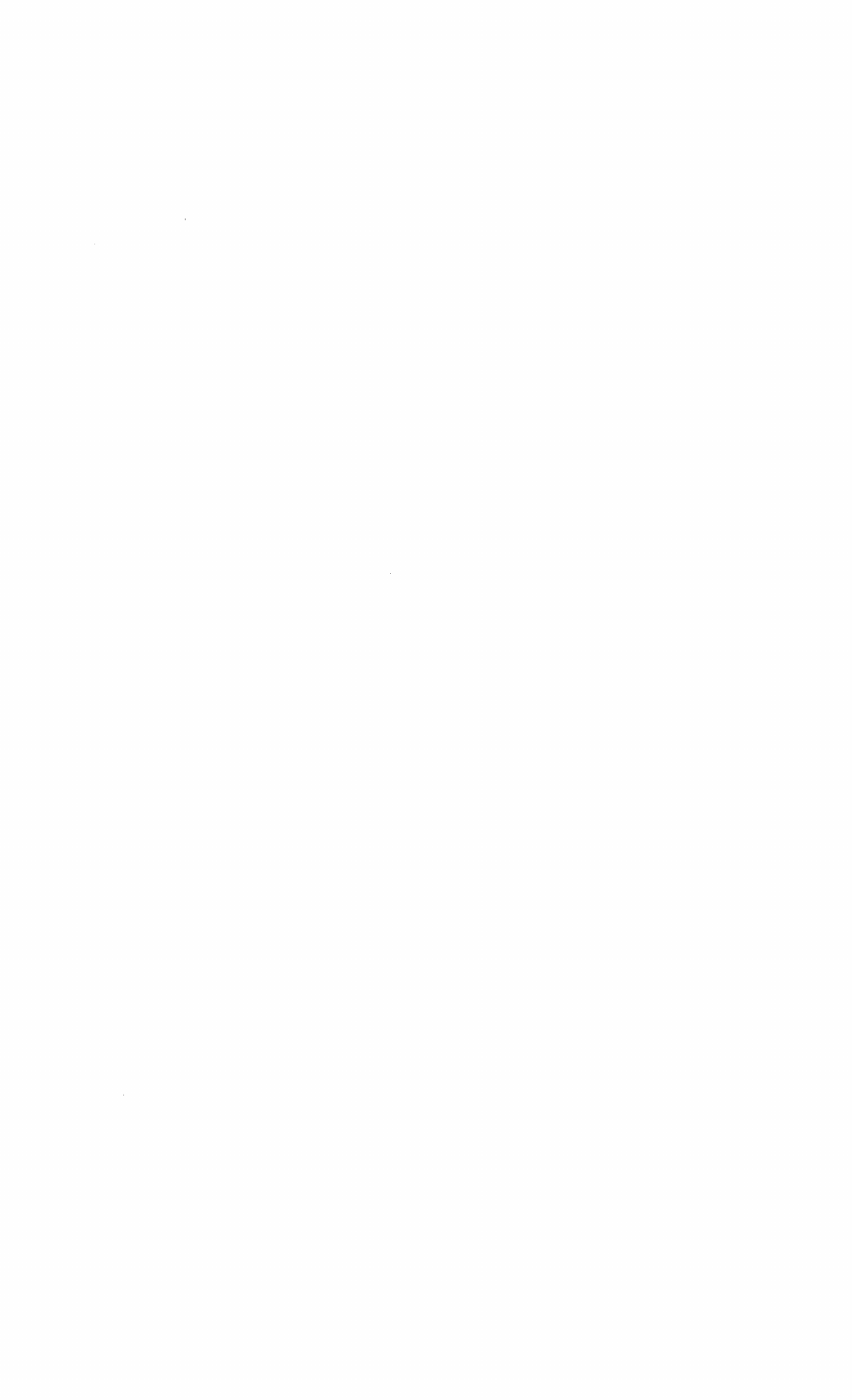Commission as a clearinghouse. It was pointed out that the list provided by the County was to be used as a reference of which a majority were names listed by the VDOT. The consultant did not perform a field verification of the names provided.

The maps showing all road names were displayed in the Administration Building for a two week period before adoption and public notice was given concerning their availability. It was also pointed out that a minimal amount of public input was involved in the process because of the desire to move forward as quickly as possible with the E911 implementation.

Mr. John Hayes, Mr. Dick Farrington, Mr. Richard Earl, Mrs. Ann Scarborough and Mr. Gene Winfield asked questions or made comments concerning the process. Several representatives from the various post offices were present and offered their assistance.

Upon motion of Mr. Bracey, seconded by Mr. Tickle, Mr. Bracey, Mr. Clay, Mr. Harrison, Mr. Tickle, Mr. Moody voting "aye",

BE IT RESOLVED by the Board of Supervisors of Dinwiddie County, Virginia that the County Administrator is instructed to contact the Sheriff and the postal carriers to solicit their assistance with the hand deliveries of new addresses within the next two weeks; and

BE IT FURTHER RESOLVED by the Board of Supervisors of Dinwiddie County, Virginia that after this two week period, if it is determined that there is a need to hire temporary personnel to assist with the hand deliveries, a reconnnendation be brought back to the Board outlining the criteria for hiring and a suggested hourly rate.

Upon motion of Mr. Bracey, seconded by Mr. Tickle, Mr. Bracey, Mr. Clay, Mr. Harrison, Mr. Tickle, Mr. Moody voting "aye",

BE IT RESOLVED by the Board of supervisors of Dinwiddie County, Virginia that a 3rd class bulk mailing be made to all citizens describing the process for those individuals that desire to change the name of their road; and

BE IT FURlliER RESOLVED by the Board of supervisors of Dinwiddie County, Virginia that the date of November 30, 1990 be established as the final date for receipt of petitions for name change, contingent upon the bulk mailing and public notice being accomplished 60 days prior to the November 30, 1990 deadline.

## IN RE: EMERGENCY ORDINANCE - REQUIREMENT FOR PETITION FOR ROAD NAME **CHANGE**

Upon motion of Mr. Bracey, seconded by Mr. Tickle, Mr. Bracey, Mr. Harrison, Mr. Tickle, Mr. Moody voting "aye",

BE IT ORDAINED by the Board of SUpervisors of Dinwiddie County, Virginia that Section 23-7(3) of the Dinwiddie County Code which contains a requirement that not less than 50% of all those persons representing households or businesses directly affected by the proposed street name change sign a petition for a name change, be amended to change the percentage of such persons to not less than 75% and further to define "persons" as registered landowners; and

BE IT FURl'HER ORDAINED by the Board of supervisors of Dinwiddie County, Virginia that this action be adopted as an emergency ordinance for 60 days to allow proper advertisement for public hearing for a pennanent change in this section of the Dinwiddie Code.

Rook 10. Page 226 August 22, 1990

 $\Box$